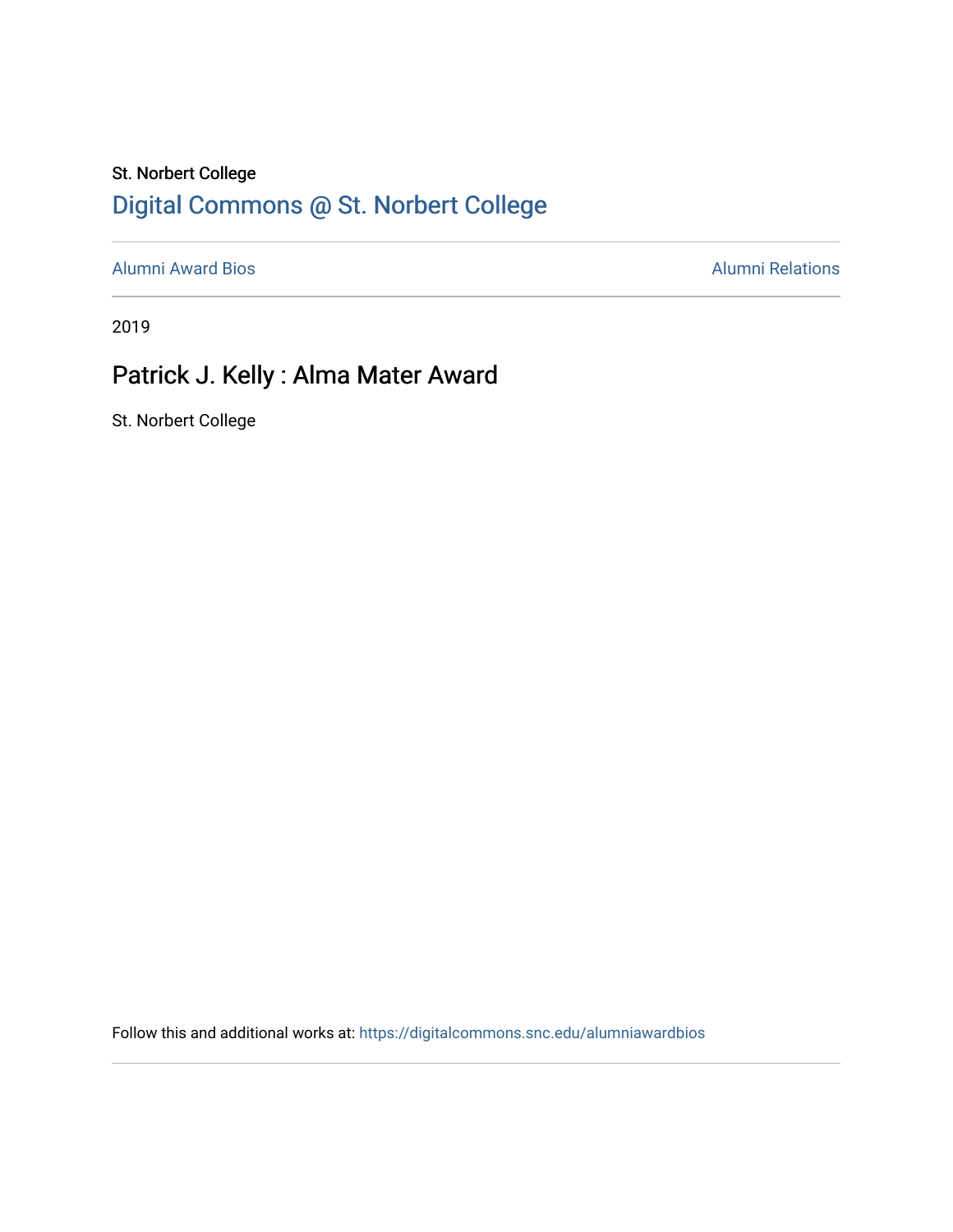

[Alumni](https://www.snc.edu/alumni/) [Alumni Awards](https://www.snc.edu/alumni/awards/) 2019 Alma Mater Award A

## [Alumni](https://www.snc.edu/alumni/index.html)

[Events & Reunions](https://www.snc.edu/alumni/event/index.html) [Behind the Arch](https://www.snc.edu/alumni/event/behindthearch/) [Benefits and Services](https://www.snc.edu/alumni/benefits.html) [Get Involved](https://www.snc.edu/alumni/getinvolved.html) [Give to SNC](http://giving.snc.edu/) [Alumni Awards](https://www.snc.edu/alumni/awards/index.html) [Past Recipients](https://www.snc.edu/alumni/awards/recipients.html) [Knight Lights](https://www.snc.edu/alumni/knightlights/index.html) [Alumni-Owned](https://www.snc.edu/alumni/directory/index.html) [Businesses Network](https://www.snc.edu/alumni/directory/index.html) [Alumni Board](https://www.snc.edu/alumni/alumniboard.html) [Student Alumni](https://www.snc.edu/alumni/saa.html) [Ambassadors](https://www.snc.edu/alumni/saa.html) [Staff](https://www.snc.edu/alumni/contactus.html)

## 2019 Alma Mater Award Patrick J. Kelly '77

The St. Norbert campus of today looks dramatically different than the St. Norbert campus of just 20 years ago. And we have Patrick Kelly – with his tireless energy and boundless imagination – to thank, in part, for this transformation.

As chairman of the college's board of trustees from 2003-2009, Pat was instrumental in pursuing a campus master plan, complete with its accompanying construction projects. He spearheaded the issuance of a \$30 million bond that put those plans into motion. Among the projects: stateof-the-art housing in the Fr. Eugene E. Gries, O.Praem., Residence Hall and construction of the Miriam B. & James J. Mulva Library, as well as the renovation of Todd Wehr Hall into a center for student services.

Under his leadership, the board also completed the transition of the SNC trustees from a community board of friends to one of true governance. In the process, he helped recruit top professionals to the board and more directly involved them in shaping the operation and future of the college. Pat also played a leading role in helping the college navigate the financial crisis of 2008 and 2009. In particular, he devised several post-crash strategies to ease short-term liquidity concerns.

But Pat's work to help reimagine a more modern, more fiscally strong and always-welcoming campus actually began years earlier, starting with his 1988 commitment to join the board. It was followed by six years of service as its vice chairman. If you're doing the math, that adds up to more than 20 years of invaluable service.

Pat was also the first person to contribute to the Rev. Rowland C. De Peaux, O. Praem., Endowed Scholarship. He did so quietly and generously. His gift provided immediate student scholarship support, and his leadership prompted more than 50 additional alumni contributions.

Pat is widely admired as one of Chicagoland's most dynamic, not to mention colorful, business leaders. In 1980, he founded Dyna Pro Inc., providing consulting services to business and industry. The company merged with and became Resource 1 in 1990, and Pat continues to serve today as its chairman and chief executive officer. He is also the managing director of KMK & Associates, a private equity firm with controlling interests in industries ranging from food and